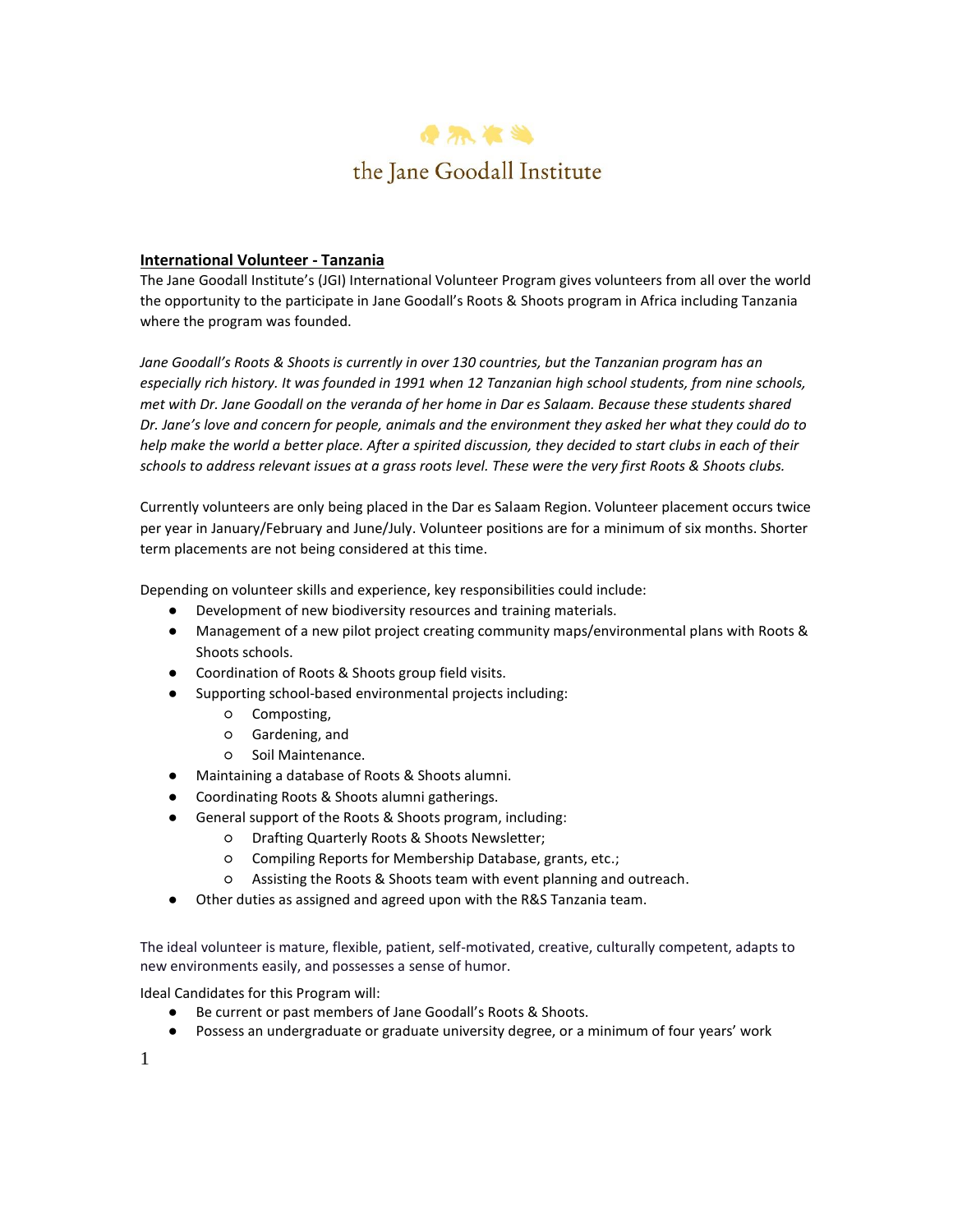experience.

- Must be 21 years of age or older.
- Have an interest in youth leadership, education and environmental service learning.
- Be comfortable traveling to and working independently in remote, rural areas.
- Be proficient in English (reading, writing and conversation) and/or in Kiswahili (reading, writing and conversation). Helpful to begin Kiswahili lessons prior to arrival.
- Have good writing and interpersonal skills, along with the ability to handle multiple projects simultaneously with a high level of attention to detail.
- Enjoy meeting and talking with members of the public/colleagues.
- Have experience organizing and leading workshops or training events.
- Prior experience living or working in Africa or a developing country is a plus.
- Be comfortable using local transportation methods, such as dala dalas (local buses).
- Possess a valid driver's license.

## Location:

The volunteer will be based in the Dar es Salaam metro area.

# Travel:

Volunteers will be expected to travel to Roots & Shoots field sites on a regular basis. All work-related travel expenses will be covered by the Jane Goodall Institute. Travel done outside of work will be the responsibility of the volunteer. There will be no vacation or annual leave time awarded to this position.

#### Fees:

The total fee for this position is \$7,000 USD. A 30% nonrefundable deposit will be due six weeks prior to departure with the remaining 70% of the program fee will be due two weeks prior to departure.

## **Covered by fee:**

- Accommodation
- Basic Kiswahili Language Lessons (mandatory unless fluent in Kiswahili)
- Local Travel & Communication (including cell phone)
- Airport Pick Up & Drop Off
- Program orientation, training and materials
- Staff coordination and support
- Work related travel and expenses
- Administrative fees
- Residence permit
- Work Visa

#### **Not covered by fee:**

- Airfare to and from Tanzania
- Passport fees
- **•** Immunizations [\(routine immunizations are recommended\)](https://www.iamat.org/country/tanzania/risk/routine-immunizations)
	- If you plan travel elsewhere in Africa before/after your volunteer experience you may need proof of other immunizations.
	- If you are traveling to Tanzania from a country with a risk of Yellow Fever Virus transmission (including layovers greater than 12 hours), proof of Yellow Fever immunization is required.